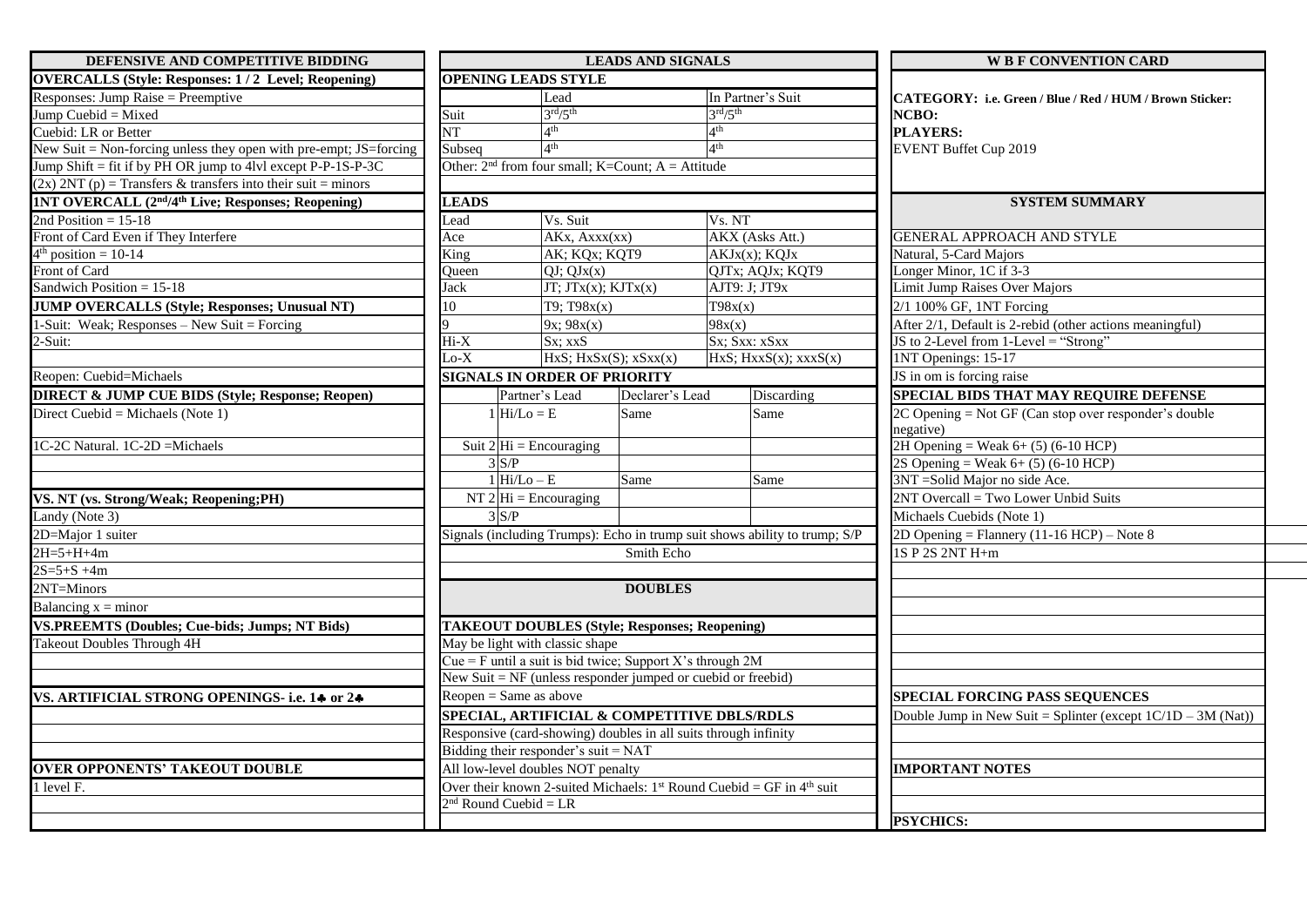|                       | TICK IF<br>ARTIFICIAL<br>MIN. NO. OF<br>CARDS<br>OPENING |                | NEG.DBL<br>THRU | <b>DESCRIPTION</b>  | <b>RESPONSES</b>                                                     | <b>SUBSEQUENT ACTION</b>                                                                                                                  | <b>COMPETITIVE &amp; PASSED</b><br><b>HAND BIDDING</b>                          |  |  |
|-----------------------|----------------------------------------------------------|----------------|-----------------|---------------------|----------------------------------------------------------------------|-------------------------------------------------------------------------------------------------------------------------------------------|---------------------------------------------------------------------------------|--|--|
| $1 -$                 |                                                          | 3              | 4H              | 11-21 HCP           | Single raise weaker than double raise<br>Strong Jump Shift $1X - 2Y$ | 4 <sup>th</sup> suit forcing: game forcing; reverses by<br>opener forcing; by responder $=$ game forcing;<br>Third suit $= 1$ round force | Jump cue over overcall = $spliter$<br>Cue bid for overcall $=$ asks for<br>stop |  |  |
| $1\bullet$            |                                                          | 3              | 4H              | 11-21 HCP           | As above                                                             | As above                                                                                                                                  | As above                                                                        |  |  |
| $1 \vee$              |                                                          | 5              | $4\mathrm{H}$   | 11-21 HCP           | $1NT = forcing, 5 + point raises$                                    | $\text{Raise} = \text{limit}, \text{re-raise} = \text{Preemptive}$                                                                        | $\overline{\text{Cue}}$ bid over comp = strong raise                            |  |  |
|                       |                                                          |                |                 |                     | $2NT = FG w / trump$                                                 | $1M - 1N - 2x - 3M = 3$ card limit                                                                                                        |                                                                                 |  |  |
| 1 ♠                   |                                                          | 5              | 4H              | 11-21 HCP           | As above                                                             |                                                                                                                                           |                                                                                 |  |  |
| <b>INT</b>            |                                                          |                |                 | 15-17 Balanced      | Jacoby Transfers, Stayman                                            | Over Stayman: rebids are major invitational                                                                                               |                                                                                 |  |  |
|                       |                                                          |                |                 |                     |                                                                      | Minors are forcing                                                                                                                        |                                                                                 |  |  |
| $2\clubsuit$          |                                                          |                | 4H              | Artificial, near GF | Natural; positive require good suit, $2D$ = waiting                  | Cheaper minor $=$ second negative through $3D$                                                                                            | Natural                                                                         |  |  |
|                       |                                                          |                |                 |                     |                                                                      |                                                                                                                                           |                                                                                 |  |  |
| $2\bullet$            |                                                          | 5H/4S          |                 | 5H/4S 11-16 HCP     | 2M: non forcing, $2N = inv$ , $3M = slamish$                         |                                                                                                                                           | Natural                                                                         |  |  |
|                       |                                                          |                |                 |                     |                                                                      |                                                                                                                                           |                                                                                 |  |  |
| $2\bullet$            |                                                          | 6              |                 | 6-10 HCP            | New suit forcing                                                     | $3NT = AKQxxx$                                                                                                                            | Natural                                                                         |  |  |
|                       |                                                          |                |                 |                     | 2NT asks for feature if maximum                                      |                                                                                                                                           |                                                                                 |  |  |
| $2 \triangle$         |                                                          | 6              |                 | 6-10 HCP            | New suit forcing                                                     | $3NT = AKQxxx$                                                                                                                            | Natural                                                                         |  |  |
|                       |                                                          |                |                 |                     | 2NT asks for feature if maximum                                      |                                                                                                                                           |                                                                                 |  |  |
| 2NT                   |                                                          |                |                 | 20-21 Balanced      | Jacoby Transfer, Stayman                                             |                                                                                                                                           | Natural                                                                         |  |  |
|                       |                                                          |                |                 |                     |                                                                      |                                                                                                                                           | $Dbl = penalties$                                                               |  |  |
| 34                    |                                                          | 6              |                 | Pre-emptive         | New suit forcing                                                     |                                                                                                                                           |                                                                                 |  |  |
| $3\bullet$            |                                                          | 6              |                 | Pre-emptive         | New suit forcing                                                     |                                                                                                                                           |                                                                                 |  |  |
| $3\vee$               |                                                          | 6              |                 | Pre-emptive         | 3S Natural, Minors = cue-bid                                         |                                                                                                                                           |                                                                                 |  |  |
| 3 <sub>•</sub>        |                                                          | 6              |                 | Pre-emptive         | 4H Natural, Minors = cue-bid                                         |                                                                                                                                           |                                                                                 |  |  |
|                       |                                                          |                |                 |                     |                                                                      |                                                                                                                                           |                                                                                 |  |  |
| 3NT                   |                                                          | 7(6)           |                 | Solid Major         | $4H/4S=P/C$                                                          |                                                                                                                                           |                                                                                 |  |  |
|                       |                                                          |                |                 |                     |                                                                      |                                                                                                                                           |                                                                                 |  |  |
| $4\clubsuit$          |                                                          | $\tau$         |                 | Pre-emptive         |                                                                      |                                                                                                                                           |                                                                                 |  |  |
| $4\bullet$            |                                                          | $\tau$         |                 | Pre-emptive         |                                                                      |                                                                                                                                           |                                                                                 |  |  |
| $4\blacktriangledown$ |                                                          | 7              |                 | Pre-emptive         |                                                                      |                                                                                                                                           |                                                                                 |  |  |
| $4 \spadesuit$        |                                                          |                |                 | Pre-emptive         |                                                                      |                                                                                                                                           |                                                                                 |  |  |
| 4NT                   |                                                          |                |                 | Blackwood           |                                                                      |                                                                                                                                           |                                                                                 |  |  |
| 54                    |                                                          | $8\,$          |                 | Pre-emptive         |                                                                      | <b>HIGH LEVEL BIDDING</b>                                                                                                                 |                                                                                 |  |  |
| $5*$                  |                                                          | 8              |                 | Pre-emptive         |                                                                      |                                                                                                                                           |                                                                                 |  |  |
| $5*$                  |                                                          | $\overline{8}$ |                 | Pre-emptive         |                                                                      |                                                                                                                                           |                                                                                 |  |  |
| 5A                    |                                                          | $\overline{8}$ |                 | Pre-emptive         |                                                                      |                                                                                                                                           |                                                                                 |  |  |
|                       |                                                          |                |                 |                     |                                                                      |                                                                                                                                           |                                                                                 |  |  |
|                       |                                                          |                |                 |                     |                                                                      |                                                                                                                                           |                                                                                 |  |  |
|                       |                                                          |                |                 |                     |                                                                      |                                                                                                                                           |                                                                                 |  |  |
|                       |                                                          |                |                 |                     |                                                                      |                                                                                                                                           |                                                                                 |  |  |